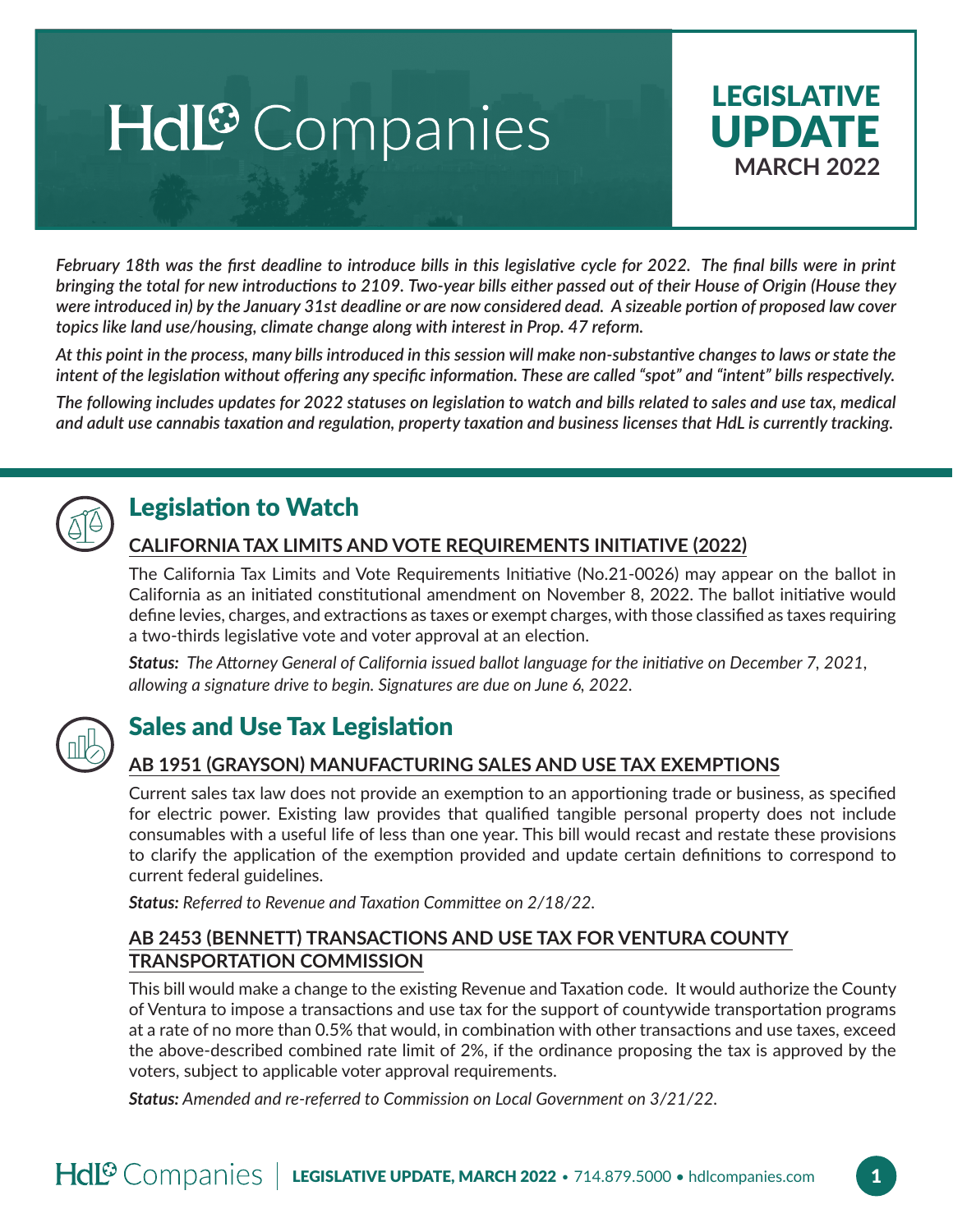## **SB 771 (BECKER) SALES AND USE TAX ZERO EMISSIONS VEHICLE EXEMPTION**

State sales and use tax laws impose a tax on retailers measured by the gross receipts from the sale of tangible personal property sold at retail in this state. This bill would provide an exemption from those taxes with respect to the sale of and the storage, use, or other consumption of a qualified motor vehicle sold to a qualified buyer. The bill would provide that this exemption does not apply to specified state sales and use taxes from which the proceeds are deposited into the Local Revenue Fund, the Local Revenue Fund 2011, or the Local Public Safety Fund.

*Status: Failed Deadline in 2021 but may be acted upon in 2022.*

## **SB 1312 (OCHOA BOGH) TAX AND FEE LIABILITY RELIEF FOR PASSENGER VEHICLES RENTAL COMPLIANCE**

The Fee Collection Procedures Law provides for the administration and collection of various fee programs. This bill would also relieve a marketplace facilitator of liability for the taxes or fees on a retail sale if the marketplace facilitator demonstrates to the satisfaction of the department that the marketplace seller is an unrelated passenger vehicle rental company and is registered to remit sales and use tax to the department.

*Status: Referred to Governance and Finance Committee on 3/2/22: Hearing set for 3/31/22.*



# Cannabis-Related Legislation

## **AB 1656 (AGUILAR-CURRY) INDUSTRIAL HEMP PRODUCTS**

The Control, Regulate and Tax Adult Use of Marijuana Act of 2016 (AUMA) authorizes a person who obtains a state license under AUMA to engage in commercial adult-use cannabis activity pursuant to that license and applicable local ordinances. The Medicinal and Adult-Use Cannabis Regulation and Safety Act (MAUCRSA) consolidates the licensure and regulation of commercial medicinal and adult-use cannabis activities and requires the Department of Cannabis Control to administer its provisions. This bill would state that MAUCRSA does not prohibit a licensee from manufacturing, distributing, or selling products that contain industrial hemp or cannabinoids, extracts, or derivatives from industrial hemp, if the product complies with all applicable state laws and regulations.

*Status: Referred to Business and Professions Committee on 1/27/22.*

# **AB 1725 (SMITH) ILLEGAL CULTIVATION OF CANNABIS**

The California Uniform Controlled Substances Act makes it a crime to plant, cultivate, harvest, dry, or process more than 6 living cannabis plants without a commercial cannabis license. The act makes those actions a misdemeanor for a person over 18 years of age but less than 21 years of age and a misdemeanor for a person over 18 years of age, unless specified conditions exist, in which case the actions may be punished as a felony. This bill would amend AUMA to make it a felony, punishable by 16 months or 2 or 3 years in county jail, for a person over 18 years of age to plant, cultivate, harvest, dry, or process more than 6 living cannabis plants.

*Status: Re-referred to Public Safety Committee on 3/10/22, In Committee 3/15/22.*

## **SB 1074 (MCGUIRE) CANNABIS EXCISE AND CULTIVATION TAX**

The Control, Regulate and Tax Adult Use of Marijuana Act (AUMA) imposes an excise tax on cannabis or cannabis products at the rate of 15% on any retail sale, and a separate cultivation tax on harvested cannabis that enters the commercial market. This bill would discontinue the cultivation tax on July 1, 2022 and increase, from July 1, 2025, until July 1, 2026, the excise tax by an additional percentage that will generate half the amount of revenue that would have been collected pursuant to the cultivation tax, and would, beginning July 1, 2026, increase the excise tax by an additional percentage estimated to generate the full amount of revenue that would have been collected pursuant to the cultivation tax.

*Status: Referred to Governance and Finance Committee on 3/17/22.*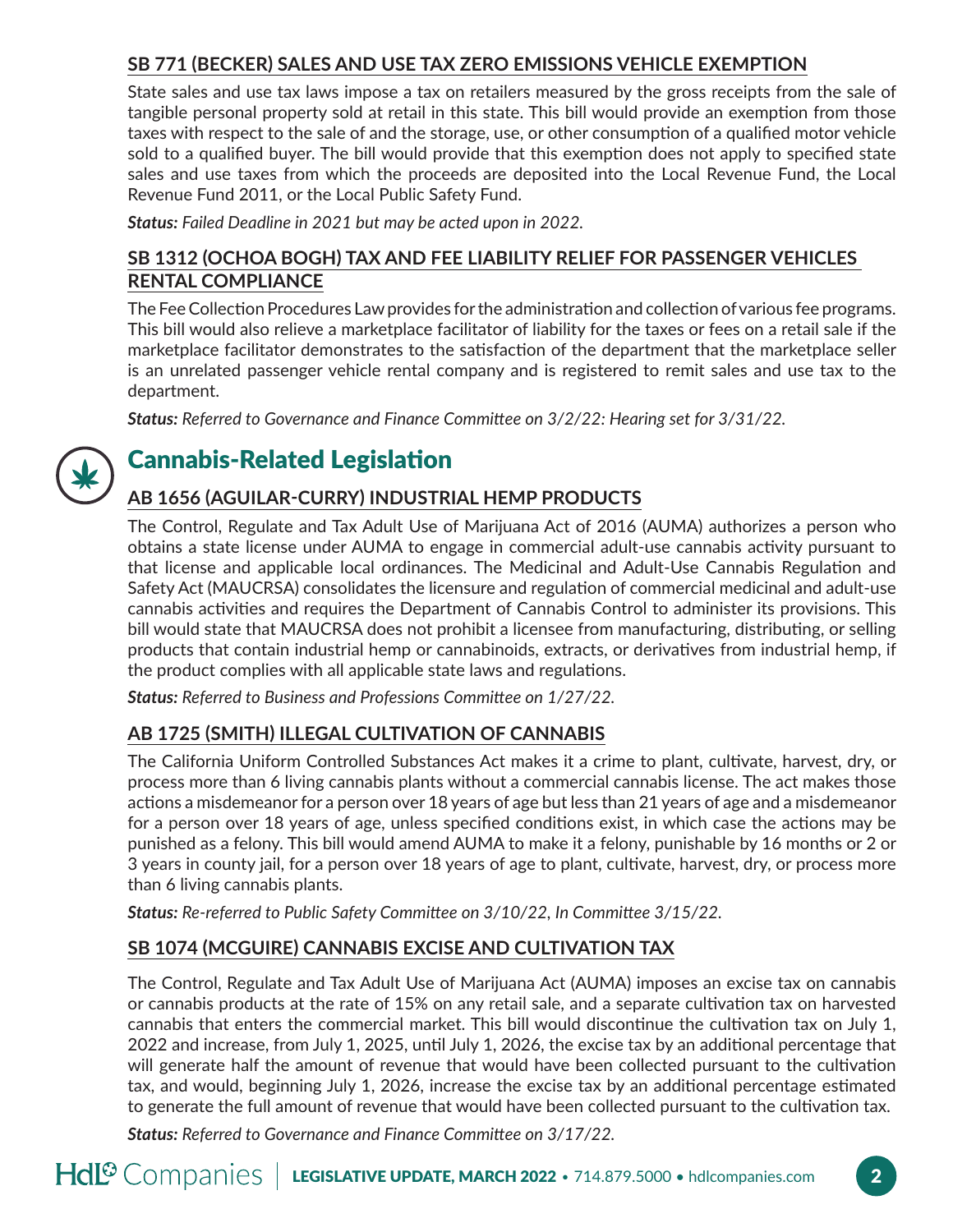

# Property Tax Legislation

## **AB 1839 (CHOI) TAX-DEFAULTED PROPERTY SALES COMPENSATION**

Current law authorizes a nonprofit organization to purchase a residential or vacant property that has been tax-defaulted for 5 years or more, or 3 years or more if the property is subject to a nuisance abatement lien. The law requires the sales price of a property sold to include certain amounts, including all defaulted taxes and assessments and all associated penalties and costs. This bill would require the sales price of a property sold pursuant to those provisions to additionally include, only if the property is exempt from property taxation, an amount sufficient to fairly compensate, for the equity lost, any person with title of record to all or any portion of the property before the recordation of the tax deed to the purchaser.

*Status: Re-referred to Revenue and Taxation Committee on 3/22/22.*

## **AB 1933 (FRIEDMAN) PROPERTY TAX WELFARE EXEMPTION FOR NONPROFIT CORPORATIONS BUILDING RESIDENTIAL HOUSING UNITS**

Current property tax law states that property is within that welfare exemption if the property is owned and operated by a nonprofit corporation, otherwise qualifying for the welfare exemption, that is organized and operated for the specific and primary purpose of building and rehabilitating single or multifamily residences for sale at cost to low-income families. This bill would also provide that property is fully exempt from property taxation and is also within that welfare exemption if that property is owned and operated by a nonprofit corporation that is organized and operated for the specific and primary purpose of building and rehabilitating single or multifamily residential units and the units meet specified requirements.

*Status: Referred to Revenue and Taxation Committee and Housing and Community Development Committee on 2/18/22. In Committee 3/17/22, Hearing postponed.* 

## **SB 1456 (STERN) LOW INCOME HOUSING PROPERTY TAX WELFARE EXEMPTION LIMITS**

The California Constitution partially exempts property used exclusively for rental housing and related facilities from property taxation, if specified criteria are met, including that 90% or more of the occupants of the property are lower income households whose rents do not exceed the rent limits prescribed by a specified law. Current law limits the total exemption amount allowed to a taxpayer, with respect to a single property or multiple properties for any fiscal year on the sole basis of the application of this criterion, to \$20,000,000 of assessed value. This bill would remove the above-described limit on the total exemption amount with respect to property tax lien dates occurring on and after the effective date of the bill.

*Status: Referred to Governance and Finance Committee on 3/17/22.*



# Business License Legislation

## **AB 2164 (LEE) ACCESS FOR DISABILITY FUNDING**

The bill would expand the existing Americans with Disabilities Act of 1990 and the California Building Standards Code. Existing law, until December 31, 2023, requires any applicant for an original or renewal of a local business license or equivalent instrument or permit to pay an additional fee of \$4 for that license, instrument, or permit for specified purposes related to disability access, including the CASp program. Commencing January 1, 2024, that fee is reduced to \$1. Existing law requires a portion of those fees to be deposited in the Disability Access and Education Revolving Fund. This bill would repeal the provision reducing the fee to \$1 commencing January 1, 2024, thereby extending the operation of this fee at the amount of \$4 indefinitely. By expanding the increased fee deposited into the Disability Access and Education Revolving Fund, this bill would make an appropriation.

*Status: Re-referred to Appropriations Committee on 3/22/22.*